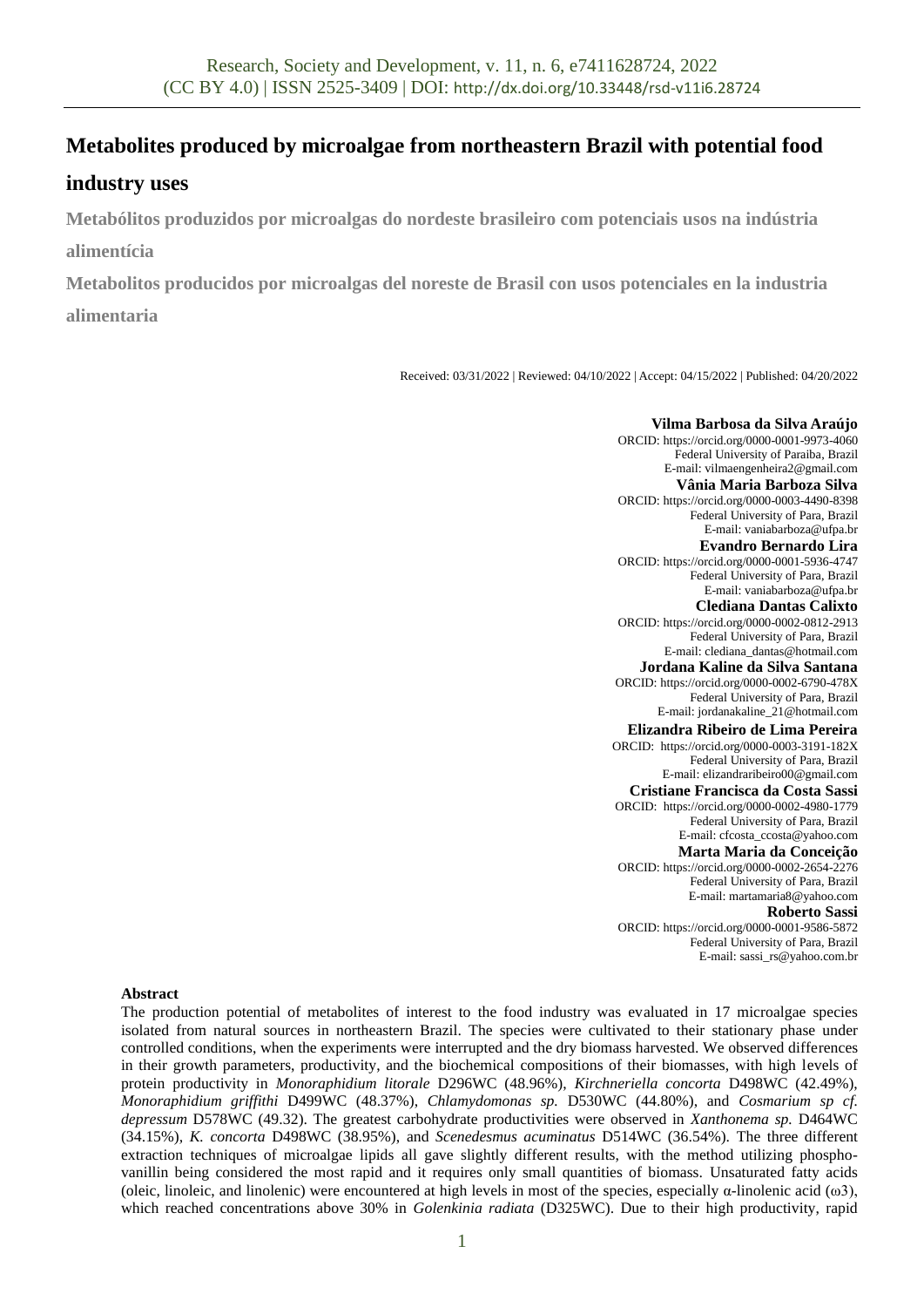growth, and the large numbers of important dietary metabolites they produce, the species *Monoraphidium litorale* (D296WC), *Xanthonema sp.* (D464WC) and *Monoraphidium griffithi* (D499WC) show significant potential for utilization by the food industry as sources of proteins, lipids, and carbohydrates. **Keywords:** Experimental cultivation; Biomass; Chemical composition.

#### **Resumo**

O potencial de produção de metabólitos de interesse para à indústria alimentícia foi avaliado em 17 espécies de microalgas isoladas de fontes naturais no nordeste do Brasil. As espécies foram cultivadas até a fase estacionária sob condições controladas, quando os experimentos foram interrompidos e a biomassa seca colhida. Observamos diferenças em seus parâmetros de crescimento, produtividade e composição bioquímica de suas biomassas, com altos níveis de produtividade protéica em Monoraphidium litorale D296WC (48,96%), Kirchneriella concorta D498WC (42,49%), Monoraphidium griffithi D499WC (48,37%), Chlamydomonas sp. D530WC (44,80%) e Cosmarium sp cf. depressão D578WC (49,32). As maiores produtividades de carboidratos foram observadas em Xanthonema sp. D464WC (34,15%), K. concorta D498WC (38,95%) e Scenedesmus acuminatus D514WC (36,54%). As três diferentes técnicas de extração de lipídios de microalgas deram resultados ligeiramente diferentes, sendo o método que utiliza a fosfovanilina considerado o mais rápido e requer apenas pequenas quantidades de biomassa. Os ácidos graxos insaturados (oleico, linoleico e linolênico) foram encontrados em níveis elevados na maioria das espécies, especialmente o ácido α-linolênico (ω3), que atingiu concentrações acima de 30% em Golenkinia radiata (D325WC). Devido à sua alta produtividade, rápido crescimento e grande número de importantes metabólitos alimentares que produzem, as espécies Monoraphidium litorale D296WC, Xanthonema sp. D464WC e Monoraphidium griffithi D499WC apresentam potencial significativo para utilização pela indústria alimentícia como fontes de proteínas, lipídios e carboidratos.

**Palavras-chave:** Cultivo experimental; Biomassa; Composição química.

### **Resumen**

Se evaluó el potencial de producción de metabolitos de interés para la industria alimentaria en 17 especies de microalgas aisladas de fuentes naturales en el noreste de Brasil. Las especies se cultivaron hasta la fase estacionaria en condiciones controladas, momento en el que se interrumpieron los experimentos y se recolectó la biomasa seca. Se observaron diferencias en sus parámetros de crecimiento, productividad y composición bioquímica de su biomasa, con altos niveles de productividad proteica en *Monoraphidium costatae* D296WC (48,96 %), *Kirchneriella concorta* D498WC (42,49 %), *Monoraphidium griffithi* D499WC (48,37 %), *Chlamydomonas* sp. D530WC (44,80%) y *Cosmarium* sp *cf.* depresión D578WC (49.32). Los mayores rendimientos de carbohidratos se observaron en *Xanthonema* sp. D464WC (34,15%), *K. concorta* D498WC (38,95%) y *Scenedesmus acuminatus* D514WC (36,54%). Las tres técnicas diferentes para extraer lípidos de microalgas dieron resultados ligeramente diferentes, siendo el método que usa fosfovainillina el más rápido y que requiere solo pequeñas cantidades de biomasa. Los ácidos grasos insaturados (oleico, linoleico y linolénico) se encontraron en niveles elevados en la mayoría de las especies, especialmente el ácido α-linolénico (ω3), que alcanzó concentraciones superiores al 30% en *Golenkinia radiata* (D325WC). Debido a su alta productividad, rápido crecimiento y gran cantidad de importantes metabolitos alimentarios que producen, las especies *Monoraphidium littorale* D296WC, *Xanthonema* sp. D464WC y *Monoraphidium griffithi* D499WC tienen un potencial significativo para su uso en la industria alimentaria como fuentes de proteínas, lípidos y carbohidratos.

**Palabras clave:** Cultivo experimental; Biomassa; Composición química.

## **1. Introduction**

Interest in the technological applications of microalgae has grown considerably throughout the world. Microalgae are potential sources of new products and represent one of the principal technological and economic frontiers with a real potential for satisfying commercial demands in the areas of food resources, energy, fine chemicals, cosmetics, and pharmaceuticals.

Large-scale microalgae production has already proven to be economically viable for expanding markets. The engineering technologies used in microalgae bioprocesses have advanced considerably in recent years, generating numerous consumer products. Biofuels (including bio-diesel, bio-ethanol, bio-hydrogen, and bio-methane) have been the principal areas of concentration until recently, although many species of microalgae produce other organic compounds with high economic value, such as vitamins (A and E), pigments, proteins, lipids, carbohydrates, diverse polysaccharides, esters, phycobilins, and fatty acids such as the omegas ( $\omega$ -3,  $\omega$ -6,  $\omega$ -9). Pharmaceutical and fine chemical products have also been the focus of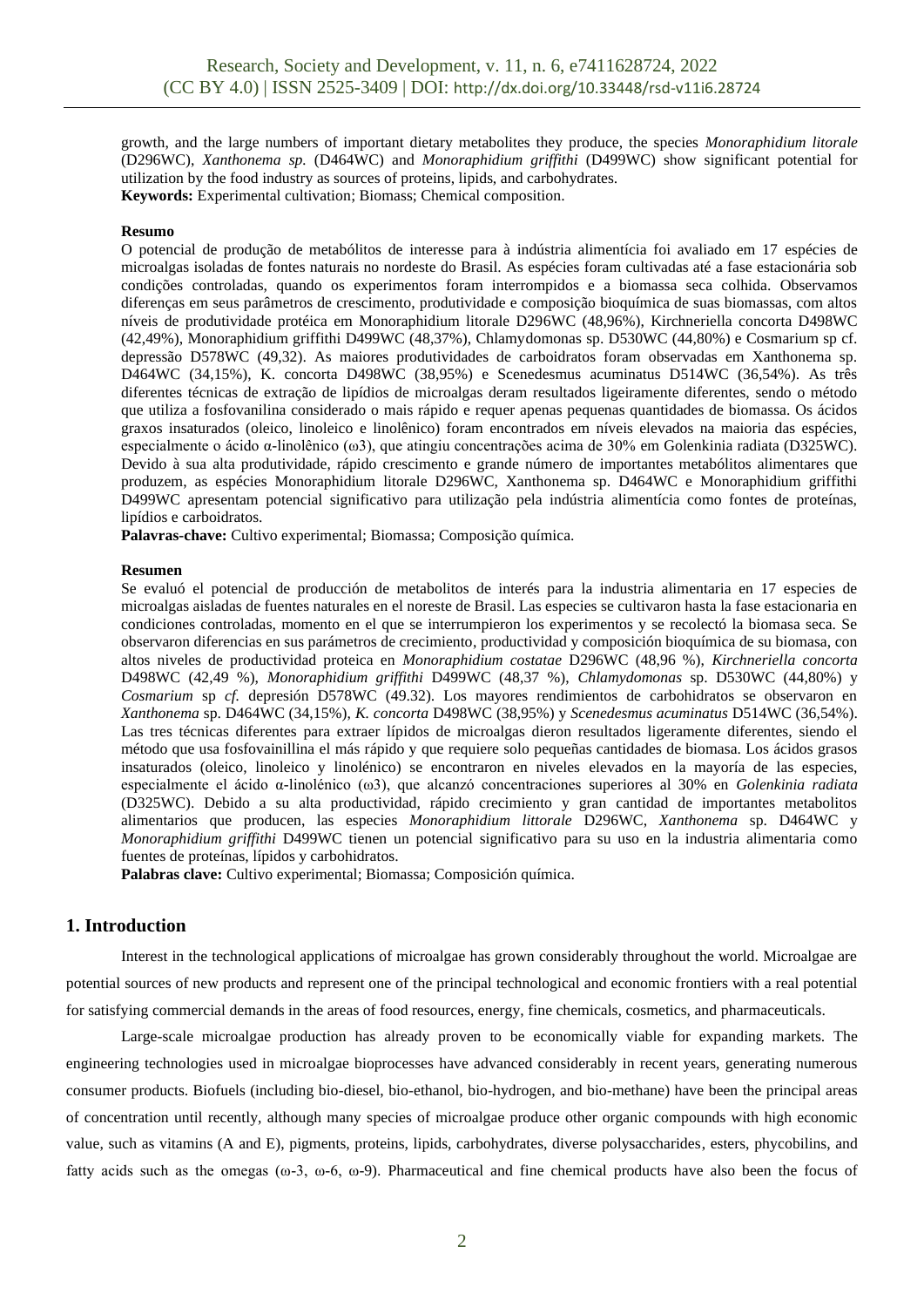numerous investigations, including the production of bioactive compounds such as antioxidants, antibiotics and toxins, as well as cosmetics (Suastes-Rivas et al., 2020).

Microalgae are easily cultivated, and many species demonstrate high photosynthetic efficiencies and high levels of biomass and triglyceride production (Calixto et al., 2016b). Within that context, interest in those microorganisms is not limited to the production of biodiesel as they demonstrate a promising future as sustainable sources of cooking oils. Some species can produce up to 100 times more oil per unit area than oleaginous plants such as soybeans or oil palms (Ras et al., 2011).

Findings like those demonstrate that the use of microalgae in the food industry has enormous potential. Some species have already been incorporated into the production of products such as bread, spaghetti, gums, drinks, and yogurts that are commercialized in a number of countries (Toker et al., 2018a), while other microalgae products demonstrate great potential for use as coloring agents, antioxidants, emulsion agents, and gels, making them valuable future sources of compounds for human and animal consumption.

The term microalgae comprises a large variety of photosynthetic unicellular organisms from distinct taxonomic groups that do not necessarily have close phylogenetic relationships. They are present in rivers, streams, lakes, estuaries, and the open sea, and can be found in humid sites on rocks and soil, as well as in arid, semiarid, and desert sites, in phytotelmata, hydrothermal basins, and growing on ice (Suastes-Rivas et al., 2020).

Estimated that there are approximately 44,000 species considered to be microalgae, most of which are diatoms –but only a relatively small number in that total have been investigated in terms of the contexts cited above. Some authors even estimate that the total diversity of microalgae may exceed 200,000 species, indicating that extremely large numbers of unknown species have not be considered for biotechnological exploitation. Additionally, it is important to note that differences in natural or artificial cultivation conditions, and the culture media itself can provoke considerable variations in the chemical components produced (Verspreet et al., 2021), indicating that a great deal of basic research must still be undertaken that could guarantee the sustainable large-scale production of desired chemicals from microalgae.

In this way, the importance of bioprospecting for microalgae native to areas that are still poorly studied, such as the Northeast region of Brazil, is highlighted. The present project, therefore, aims to determine the chemical compositions of monospecific cultures of regional microalgae cultivated in synthetic medium, characterized the fatty acids they produced and compared lipid extraction methods to discover species that have commercial potential, especially for the food industry.

## **2. Methodology**

#### **2.1 Study species and culture conditions**

The microalgae studied here were obtained from culture collections held at the Laboratory of Reef Environments and Biotechnology of Microalgae at the Federal University of Paraíba (LARBIM/UFPB), Brazil. Those microalgae had been maintained in WC medium in culture chambers ( $25 \pm 1$  °C) under an illumination of 12 hours per day (approximately 150 µmol photons  $m^2$  s<sup>-1</sup>) provided by 40 W florescent lamps (Guillard & Lorenzen 1972).

The species studied were identified to the lowest taxonomic level possible based on diacritical criteria focusing on the morphological characteristics of their cells, traditional phycological manuals, reference articles, and internet searches. The algae had been previously isolated from collections made in streams, rivers, animal watering tanks, reservoirs, carciniculture and fish breeding tanks, and even from drinking water filters, in the Brazilian states of Paraíba (13 species), Piauí (01), and Ceará (02), in September, November, and December/2014, and in January/2015 (Table 1).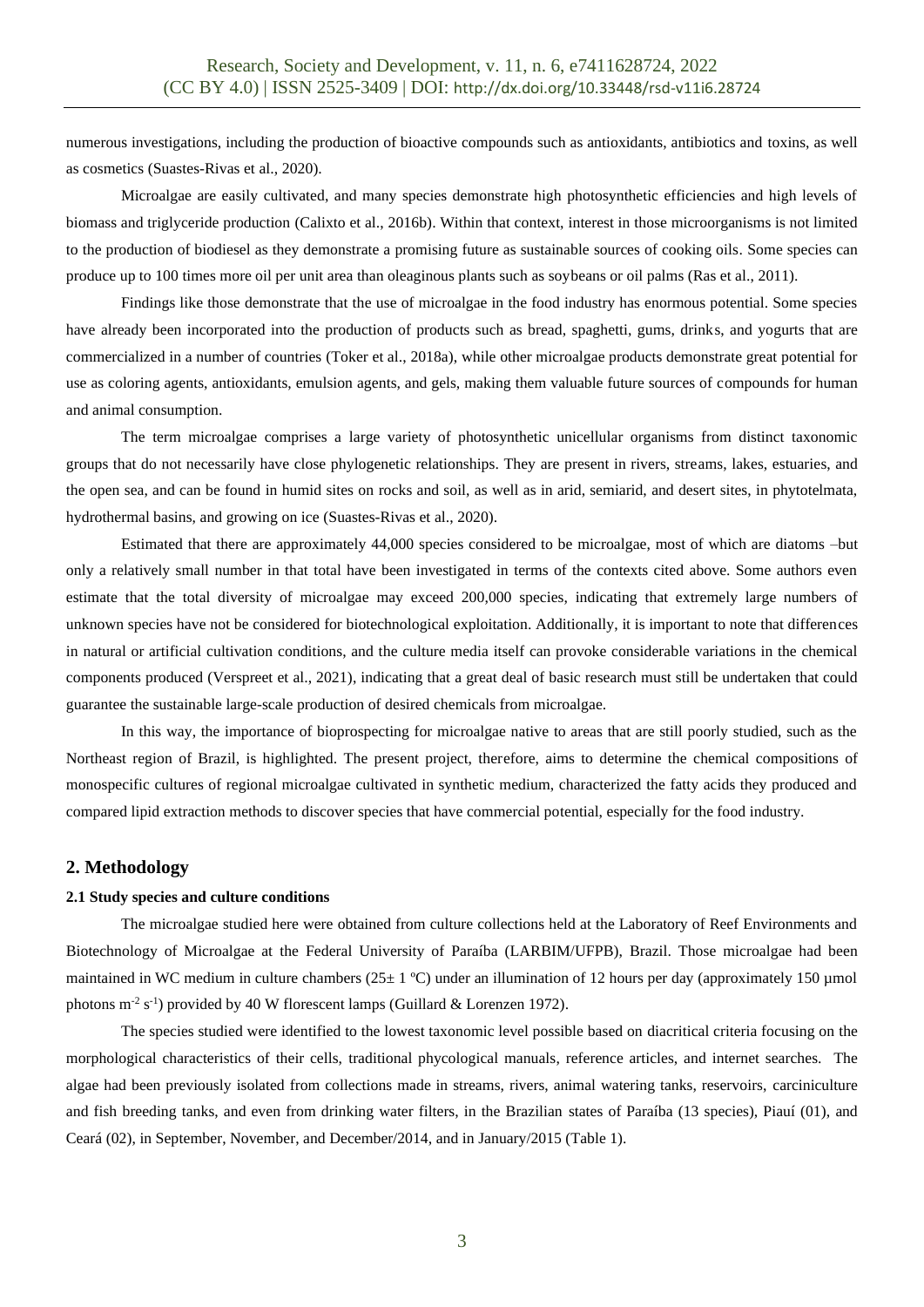|                      | Table 1. List of the microalgae studied and their origins. Numbers in parenthesis refer to the reference numbers in the culture |  |  |  |  |
|----------------------|---------------------------------------------------------------------------------------------------------------------------------|--|--|--|--|
| bank at LARBIM/UFPB. |                                                                                                                                 |  |  |  |  |

| <b>SPECIES</b>                     | <b>PROCEDENCIA</b>                                       |           |
|------------------------------------|----------------------------------------------------------|-----------|
| Coelastrum cambricum D294WC        | Riacho da Bica, Parque Arruda Câmara, João Pessoa        | <b>PB</b> |
| Monoraphidium litorale D296WC      | Tributário do Rio Boa Água, Conde                        | <b>PB</b> |
| Coelastrum astreoideum D316WC      | Riacho da Bica, Parque Arruda Câmara, João Pessoa-       | <b>PB</b> |
| Golenkinia radiata D325WC          | Ilha do Rodeadouro, Rio São Francisco                    | PE        |
| Oocystis solitaria D338WC          | Bebedouro das galinhas, Bayeux                           | <b>PB</b> |
| Chlorella sp. D359WC               | Filtro de água potável, João Pessoa                      | <b>PB</b> |
| Coenocystis sp. D392WC             | Tributário do Rio Jacarapé, João Pessoa                  | <b>PB</b> |
| Xanthonema sp. D464WC              | Viveiro de carcinicultura pós-despesca, Aldeia Tramataia | <b>PB</b> |
| Scenedesmus ecornis D477WC         | Fonte dos Milagres, Parque Nacional de Sete Cidades      | PI        |
| Kirchneriella concorta D498WC      | Açude fazenda Panati, Taperoá                            | <b>PB</b> |
| Monoraphidium griffithi D499WC     | Açude fazenda Panati, Taperoá                            | <b>PB</b> |
| Scenedesmus dimorphus D514WC       | Açude Ipark, Fortaleza                                   | <b>CE</b> |
| Monoraphidium contortum D525WC     | Barragem de Gramame, Conde                               | <b>PB</b> |
| Chlamydomonas sp. D530WC           | Viveiro de carcinicultura pós-despesca, Aldeia Tramataia | <b>PB</b> |
| Kirchneriella cornuta D544WC       | Tributário do Rio Jacarapé, João Pessoa                  | <b>PB</b> |
| Scenedesmus ecornis D545WC         | Lagoa azul, Parque Nacional de Jericoacara               | <b>CE</b> |
| Cosmarium sp. cf. depressum D578WC | Tanque de criação de Peixe, Alhandra                     | <b>PB</b> |

PB= Paraíba State; PE= Pernambuco State; PI = Piauí State; CE= Ceará State. **Source:** Authors.

The study species were cultivated in triplicate in 6 L flasks containing 5 L of media, with constant aeration provided by small membrane compressors (Resun AOC2) under the same light and temperature conditions encountered when they were isolated. The basic cultivation media utilized was WC (Guillard & Lorenzen, 1972), prepared with sterile distilled water. Microalgae growth was accompanied by analysis of their *in vivo* fluorescence using a Turner 10005R fluorometer, and by cell counts in Fuchs–Rosenthal chambers, to determine the growth curve of each species. The experiments were interrupted at the beginning of the stationary phase; the biomasses produced were then concentrated in a refrigerated centrifuge at 18  $\degree$ C (2607 x g for 20 min), frozen in an ultra freezer (-30 °C), lyophilized, and subsequently weighed. The growth velocity (*k*) of each species, which represents the daily duplication rate of its cells, was calculated for the exponential phase using the Fogg  $\&$ Thake (1987) formula. We also calculated the total biomass yield and biomass productivity (expressed in milligrams per liter per day of cultivation).

#### **2.2 Chemical analyses of the biomasses and the analytical methods used**

Protein contents were determined using the methodology described by (Lowry et al., 1951)), using bovine albumin as the standard; carbohydrates were determined using the Kochert (1978) method, with glucose as the standard; lipids were determined using the phospho-vanillin spectrophotometric method (using 1 mg of the lyophilized biomass) (Mishra et al., 2014) as well as the gravimetric methods of (Folch et al., 1957) and (Bligh & Dyer, 1959) (using, in both cases, 50 mg of the dry biomass).

The methyl esters of the fatty acids were prepared by direct transesterification of the biomasses of each species following Menezes et al., (2013), adapted to micro-scales. The analyses were performed by gas chromatography in a GCMS-QP2010 gas chromatograph (Shimadzu, Kioto, Japan) equipped with a Durabound DB-23 column (30 m x 0.25 mm x 0.25 μm). The injector and detector temperatures were fixed at 230 °C and the column temperature was 90 °C. The temperature gradients of the column where from 90 to 150 °C (10 °C min<sup>-1</sup>), 150 to 200 °C (5 °C min<sup>-1</sup>), and 200 to 230 °C (3 °C min<sup>-1</sup>) with a running time of 34 minutes, using helium as the carrier gas at 187.2 mL/min.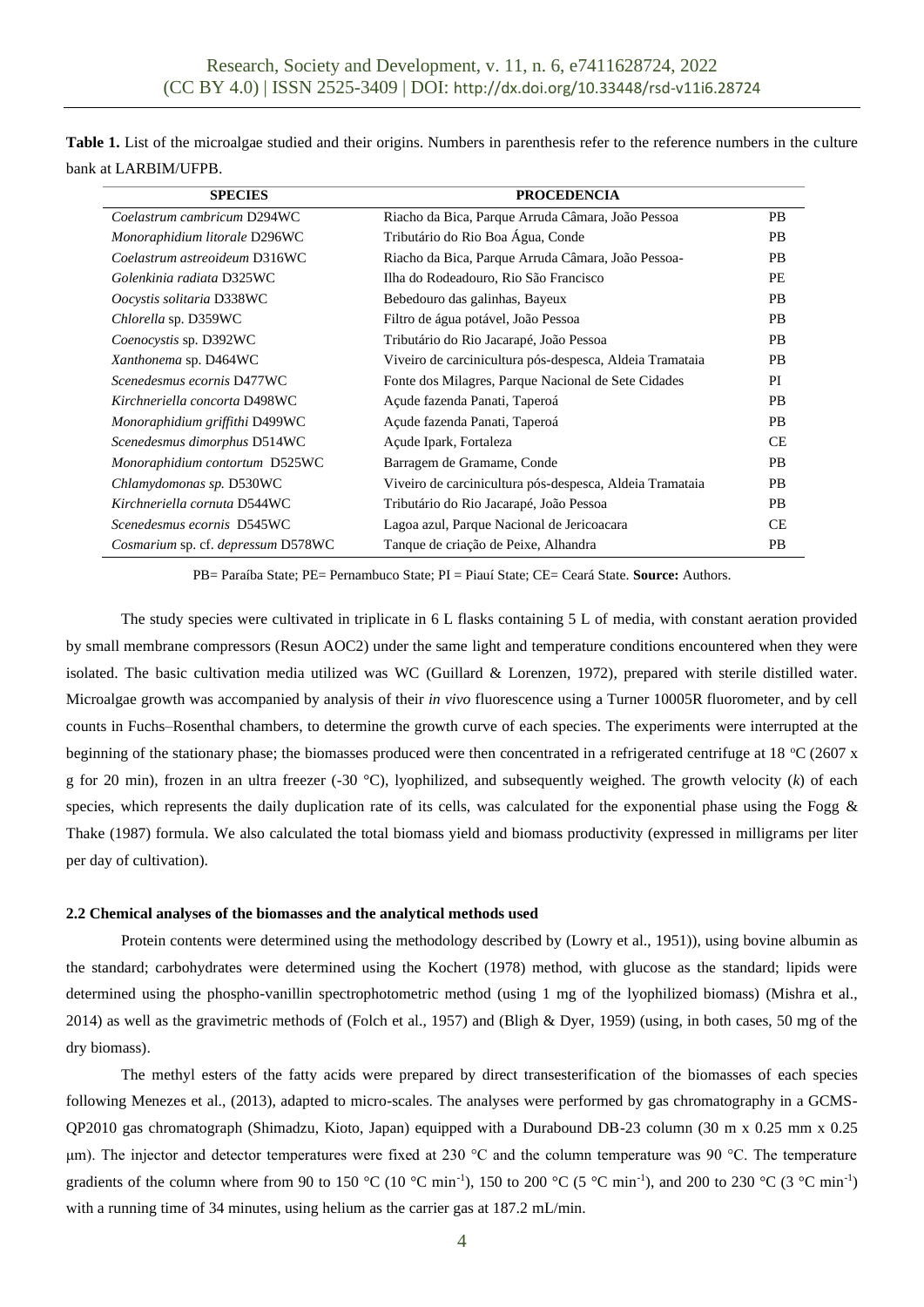## **2.3 Statistical treatments**

The data obtained were submitted to statistical treatments using Statistica 7.0 software, comparing the means by the one-way ANOVA test (post-hoc Tukey-HSD). The Shapiro-Wilk test was used to examine the normality of the data, and Levene's homoscedasticity test was used to analyze variations in the parameters. The value  $p<0.05$  was used to identify significant differences between the means of the parameters analyzed.

## **3. Results and Discussion**

## **3.1 Microalgae growth and biomass production**

The species cultivated demonstrated distinct growth patterns, as indicated by their growth velocity values and final biomass productions (Table 2). The mean values of the growth constant (*k*) values were significantly different among the different species (F = 565.82; Gl, 16, p < 0.05; Table 2), varying from 0.31 divisions/day in *Coelastrum cambricum*  (D294WC) to 0.93 in *Scenedesmus dimorphus* (D514WC). The largest biomass productions were obtained with the species *Cosmarium* sp. cf*. depressum* (D578WC) and *Kirchneriella concorta* (D498WC), and the smallest production with *Coenocystis sp.* (D392WC).

Some of the species demonstrated biomass productivities similar to, or greater than, that recorded for strain D514WC (*Scenedesmus dimorphus*), even with lower growth velocities (ex. D294WC, D296WC, D464WC, D498WC, D499WC, D530WC, D545WC, and D578WC). It is notable that the species with the lowest growth rate (D294WC, *Coelastrum cambricum*) demonstrated a higher final yield and higher biomass productivity than strain D514WC.

|                      |  |  |  | Table 2 – Growth velocities and biomass productions of the 17 microalgae species studied. Values expressed as means and |  |
|----------------------|--|--|--|-------------------------------------------------------------------------------------------------------------------------|--|
| standard deviations. |  |  |  |                                                                                                                         |  |

|                                   |                                | <b>Yield</b>           | Productivity       |
|-----------------------------------|--------------------------------|------------------------|--------------------|
| <b>SPECIES</b>                    | k                              | biomass (mg/L)         | Biomass (mg/L/dia) |
| Coelastrum cambricum D294WC       | $0.31^{j} \pm 0.09$            | $790^{\rm f}$ ±0,57    | 65,83              |
| Monoraphidium litorale D296WC     | $0.64$ <sup>f</sup> $\pm 0.14$ | $860^{\circ}$ ±1,73    | 71,67              |
| Coelastrum astreoideum D316WC     | $0.56^{\rm g} \pm 0.43$        | $570^{\rm m}$ ±1,52    | 40,71              |
| Golenkinia radiata D325WC         | $0,37^i \pm 0,11$              | $418^n \pm 2,64$       | 34,83              |
| Oocystis solitaria D338WC         | $0.45^{\rm h} \pm 0.14$        | $245^{\rm p}$ ±1,00    | 20,42              |
| Chlorella sp. D359WC              | $0.66^f \pm 0.41$              | $370^{\circ}$ ±2,00    | 26,43              |
| Coenocystis sp. D392WC            | $0.65^d \pm 0.07$              | $190^q \pm 0.57$       | 15,83              |
| Xanthonema sp. D464WC             | $0,75^{\text{cd}} \pm 0,45$    | $745^{\circ}$ ±1,53    | 62,08              |
| Scenedesmus ecornis D477WC        | $0.46^{\rm h} \pm 0.09$        | $687^{\rm j} \pm 2,08$ | 57,25              |
| Kirchneriella concorta D498WC     | $0.83^b \pm 0.33$              | $921^b \pm 0.43$       | 76,75              |
| Monoraphidium griffithi D499WC    | $0.75^{\circ} \pm 0.15$        | $840^d \pm 0.45$       | 70,00              |
| Scenedesmus dimorphus D514WC      | $0.93^a \pm 0.22$              | $720^{\rm i}$ ±1,52    | 60,00              |
| Monoraphidium contortum D525WC    | $0,55^g \pm 0,12$              | $640^{\rm l}$ ±2,51    | 53,33              |
| Chlamydomonas sp. D530WC          | $0.64^f \pm 0.13$              | $810^e \pm 1,15$       | 67,50              |
| Kirchneriella cornuta D544WC      | $0.78^{\circ} \pm 0.26$        | $430^{\rm m}$ ±1,73    | 30,71              |
| Scenedesmus ecornis D545WC        | $0.65^{\rm f} \pm 0.12$        | $730^{\rm h}$ ±1,15    | 60,83              |
| Cosmarium sp cf. depressum D578WC | $0.61^{\rm f} \pm 0.27$        | $1210^a \pm 1,004$     | 100,83             |

Means followed by the same letters in the same column do not differ statistically (ANOVA and Tukey test,  $p \ge 0.05$ ). Source: Authors.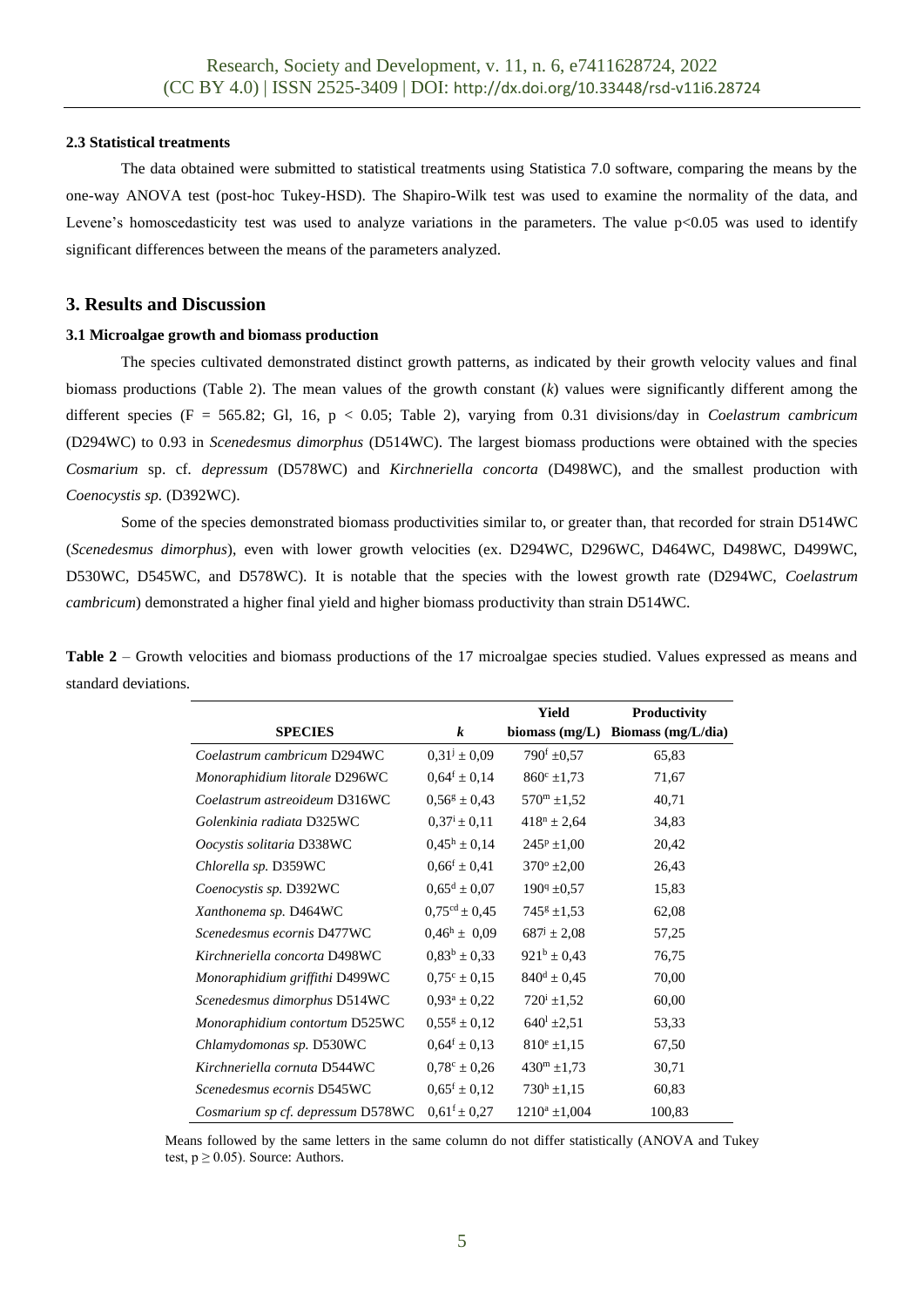Those data indicate that each species responds differently to identical culture conditions, showing differences in their metabolism and cell physiologies, and consequently, in the products expected from their cultivated biomasses. Understanding those growth behaviors will be especially important in terms of those species demonstrating potential for biotechnological applications, principally under large-scale culturing conditions.

#### **3.2 Biochemical compositions of the biomasses of the cultivated species**

#### **3.2.1 Proteins**

Four of the microalgae species cultivated demonstrated protein contents superior to 50% of their biomasses: G*olenkinia radiata* (D325WC; 59.37%), *Monoraphidium contortum* (D525WC; 54.30% ± 0.43); K*irchneriella cornuta* (D544WC; 54.93%  $\pm$  0.53); and *Scenedesmus ecornis* (D545WC; 55.89%  $\pm$  0.55) (Figure 1). It could be observed, however, that the highest quantities of proteins produced were not necessarily related to high productivity. The species *Monoraphidium litorale* D296WC, *Kirchneriella concorta* D498WC, *Monoraphidium griffithi* D499WC, *Chlamydomonas sp.* D530WC, and *Cosmarium sp cf. depressum* D578WC demonstrated high growth rates and high protein productivities, suggesting their selection for commercial production purposes.







High protein production levels have been recorded in various species of microalgae Verspreet et al., (2021) recorded a protein content of 45-46% in the biomass of *C. Vulgaris* and *N. gaditana*. (Calixto et al., 2016b) using different media such as biocomposts from leftover compost from fruit and vegetable foods (HB), from residues of the industrial processing of sugarcane into sucroseand and alcohol (VB), and biocompost prepared from chicken dung (BCE), obtained the highest levels of protein in VB and HB media with *Chlorella sp*., and in BCE with *Chlamydomonas* sp. and *Lagerheimia longiseta*. The protein levels of this last strain reached more than 60% in the HB medium, while the other strains presented values close to 50% in the VB medium. The other media showed levels of protein production between 30 and 55%.

Matos et al., (2015) cultivated *Chlorella* sp. in an alternative medium based on desalinization residues, and obtained protein contents of 46.80% – a value close to that recorded for *Chlorella* sp*.* (strain D359WC) in the present study (48.62%). Those results indicate that alternative media may represent solutions for reducing production costs.

Biomass protein compositions were different even among otherwise identical species isolated from different locations (F=655.3447; gl 16; p<0.05, Figure 1), as could be seen with *Scenedesmus ecornis* (strains: D477WC and D545WC). Those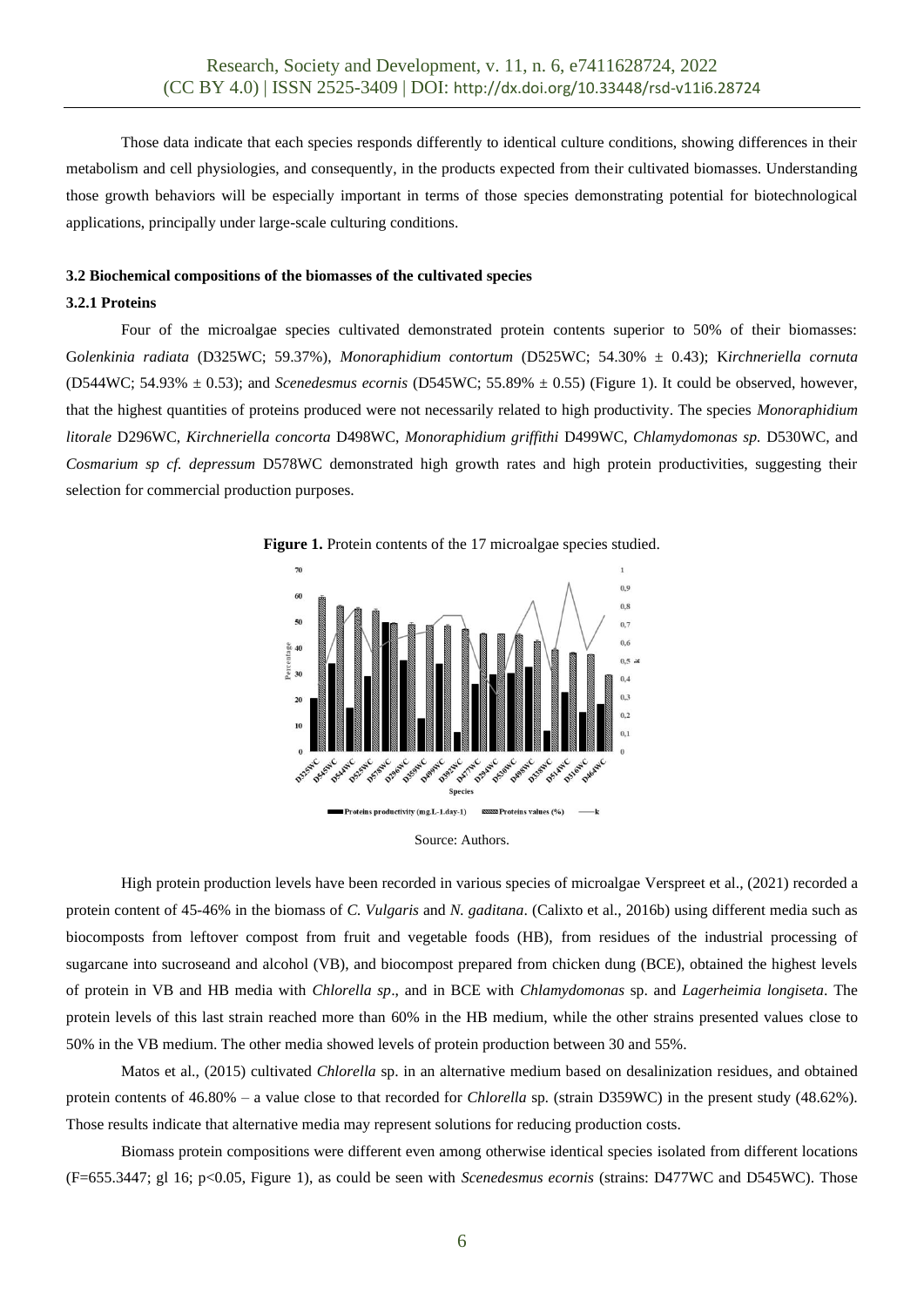results suggest that pre-adaptations to specific habitats will influence the chemical characteristics of a species, possibly due to the absence (or presence) of important micronutrients and trace metals in those environments.

The microalgae *Monoraphidium litorale* D296WC, *Kirchneriella concorta* D498WC, *Monoraphidium griffithi* D499WC, *Chlamydomonas sp.* D530WC, and *Cosmarium sp cf. depressum* D578WC demonstrated protein contents higher than some conventional animal and plant sources, with higher protein productions than chickens (24%), fish (24%), cattle (22%), or peanuts (26%) (Moorhead & Capelli, 2011).

Those data show that many of the species evaluated in the present study could potentially be used in the food industry as alternative protein sources, although it will be necessary to select and evaluate efficient extraction processes. The use of enzymes or ultrasound have been studied to identify efficient but less aggressive techniques for rupturing the cell walls that can avoid permanent damage to the microalgae and therefore facilitate greater protein production and extraction levels (Verspreet et al., 2021).

#### **3.2.2 Carbohydrates**

Carbohydrate concentrations varied from  $24.1\% \pm 0.65$  g.100g<sup>-1</sup> in *Monoraphidium contortum* (D525WC) to 47.24%  $\pm$  0.20 g.100g<sup>-1</sup> in *Oocystis solitaria* (D502WC.) (F = 638.54; gl 16, p < 0.05; Figure 2). All of the species cultivated demonstrated carbohydrate concentrations >20%, with some of them having values near to, or higher than, those recorded in the literature for microalgae such as *P. purpureum* (51,2%), *C. vulgaris* (16%) (Verspreet et al., 2021). Calixto et al., 2016b) reported carbohydrate concentrations near 60 % in the chlorophytes *Chlorella sp.* and *Lagerheimia longiseta* in control medium, and values near or greater than 60% when alternative medium were used with hortifruiticulture bio-composts.

**Figure 2.** Carbohydrate concentrations, carbohydrate productivity, and the growth velocities of 17 species of microalgae.



Source: Authors.

Schulze et al., (2017) compared the carbohydrate levels of 46 species of microalgae, and reported 24.5% in *Coelastrum* sp. and 26.9% in *Scenedesmus acuminatus*, values below those reported for the same species tested in the present study [*Coelastrum* sp. (D294WC) (33.97%) and *Scenedesmus acuminatus* (D514WC) (36.54%)].

The species *Xanthonema sp.* D464WC (34.15%), *Kirchneriella concorta* D498WC (38.95%), and *Scenedesmus acuminatus* D514WC (36.54%) demonstrated the highest carbohydrate productions, together with the highest rates of productivity and cell growth, therefore representing promising sources of carbohydrates for large-scale harvesting.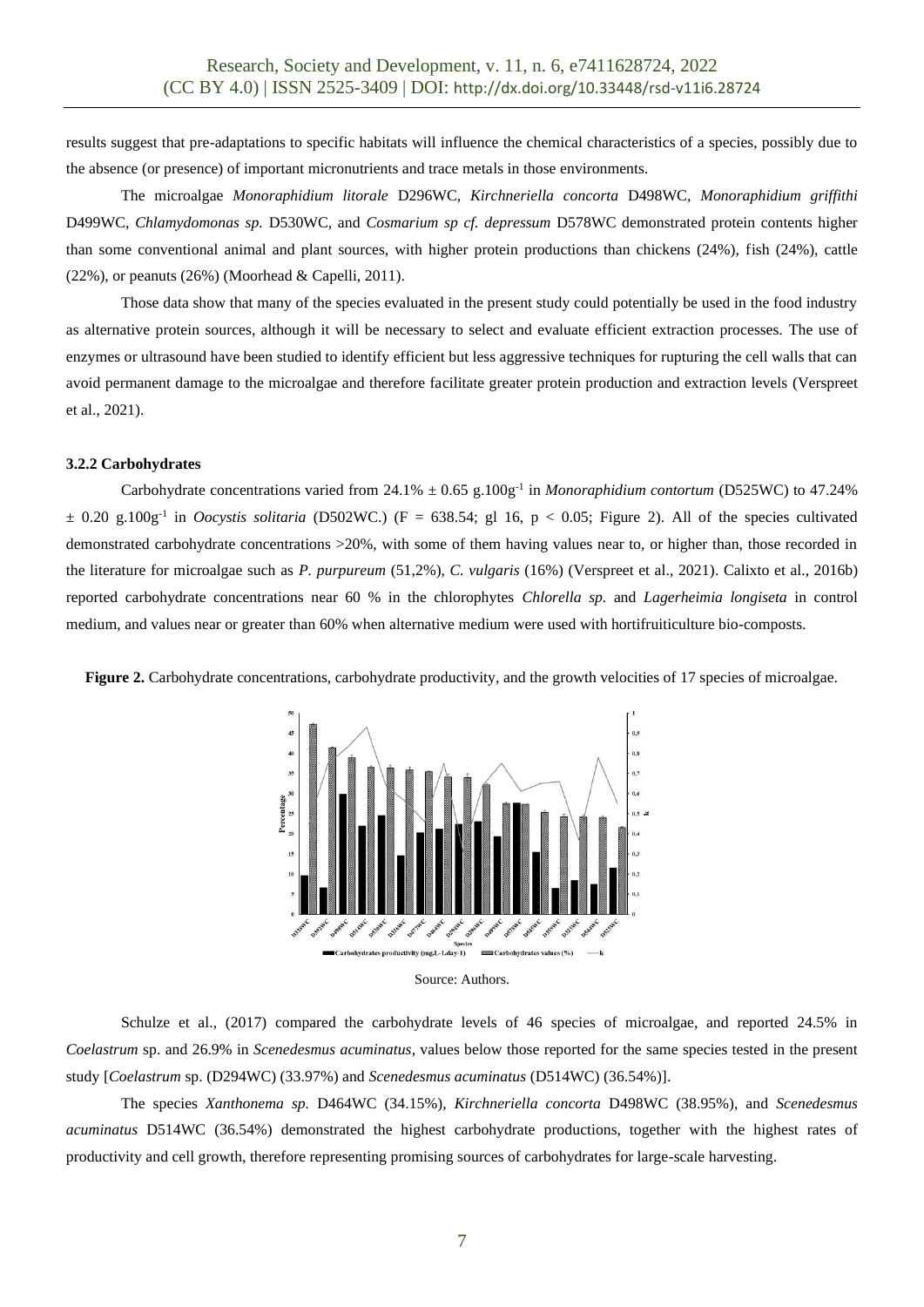## **3.2.3 Lipids**

We evaluated three different techniques for extracting lipids, as alterations in lipid fraction compositions are usually observed according to the polarity of the extraction solvent. All three techniques demonstrated differences in terms of the percentages of lipids extracted from each microalga. The methods proposed by Bligh & Dyer (1959) and Mishra et al., (2014) showed the greatest extraction efficiencies in the largest numbers of species, although the species that demonstrated the highest lipid contents using the Folch et al., (1957) technique likewise yielded high concentrations with the first two methods (Table 3; Figure 3).

| <b>Espécies</b> | Lipídios $(\% )$                 | Lipídios $(\% )$                 | Lipídios $(\% )$         |
|-----------------|----------------------------------|----------------------------------|--------------------------|
|                 | <b>Bligh &amp; Dyer (1959)</b>   | Folch et al., (1957)             | Mishra et. al., (2014)   |
| <b>D294WC</b>   | $24,64^{\circ} \pm 0,47$         | $19,58^{\text{de}} \pm 0,40$     | $21.91^b \pm 0.21$       |
| <b>D296WC</b>   | $24,38^{\circ} \pm 0,45$         | $23,50^{\circ} \pm 0,39$         | $23,91^a \pm 0,30$       |
| <b>D316WC</b>   | $24,63^{\circ} \pm 0,10$         | $16,49$ <sup>fg</sup> $\pm$ 0.33 | $17.54^{\circ}$ ±0.44    |
| <b>D325WC</b>   | $14,65^{\rm g}$ ±0,40            | $18,66^{\text{de}} \pm 0.20$     | $16,66^{\circ} \pm 0.25$ |
| <b>D338WC</b>   | $17.95^{\circ} \pm 0.03$         | $11.34^{i} \pm 0.43$             | $8.98^{\rm f}$ ±0.82     |
| <b>D359WC</b>   | $22.50^d \pm 0.43$               | $14,53^{\rm h}$ ±0,35            | $16,49^{\circ}$ ±0,74    |
| <b>D392WC</b>   | $16,61^f \pm 0,36$               | $17,62^{\text{ef}}$ ±0,25        | $13,92^{de} \pm 0,13$    |
| <b>D464WC</b>   | $29,57^{\rm a}$ ±0,34            | $28,30^b \pm 0,28$               | $23,45^{ab} \pm 0,42$    |
| <b>D477WC</b>   | $15,60$ <sup>fg</sup> $\pm$ 0.35 | $15,56^{\rm g}$ ±0,29            | $14,69^d \pm 0,52$       |
| <b>D498WC</b>   | $17,58^{\text{ef}}$ ±0,29        | $15,46^{\rm h}$ ±0,17            | $16,80^{\circ}$ ±0,73    |
| <b>D499WC</b>   | $27.27^b \pm 0.30$               | $29.54^a \pm 0.46$               | $22,02^b \pm 0,14$       |
| <b>D514WC</b>   | $21,50^d \pm 0,44$               | $17,39$ <sup>fg</sup> $\pm$ 0,22 | $20,99^b \pm 0,61$       |
| <b>D525WC</b>   | $26,38^b \pm 0,40$               | $19,43^{\text{de}} \pm 0.36$     | $22.19^b \pm 0.52$       |
| <b>D530WC</b>   | $14,49^{\circ}$ ±0.28            | $15,88^g \pm 0.07$               | $14,35 \pm 0,62$         |
| <b>D544WC</b>   | $16,58^{\rm f}$ ±0,21            | $15.51gh \pm 0.39$               | $13.03^e \pm 0.81$       |
| <b>D545WC</b>   | $19,43^e \pm 0,30$               | $18,55^e \pm 0.37$               | $16,78^{\circ} \pm 0.57$ |
| <b>D578WC</b>   | $16,62$ <sup>f</sup> $\pm$ 0,21  | $18,51^e \pm 0,33$               | $16,59^{\circ} \pm 0.35$ |

Values expressed as mean and standard deviation. In lines in capital letters, means followed by equal letters do not differ statistically (ANOVA e Teste de Tukey,  $p < 0.05$ ). Source: Authors.





Source: Authors.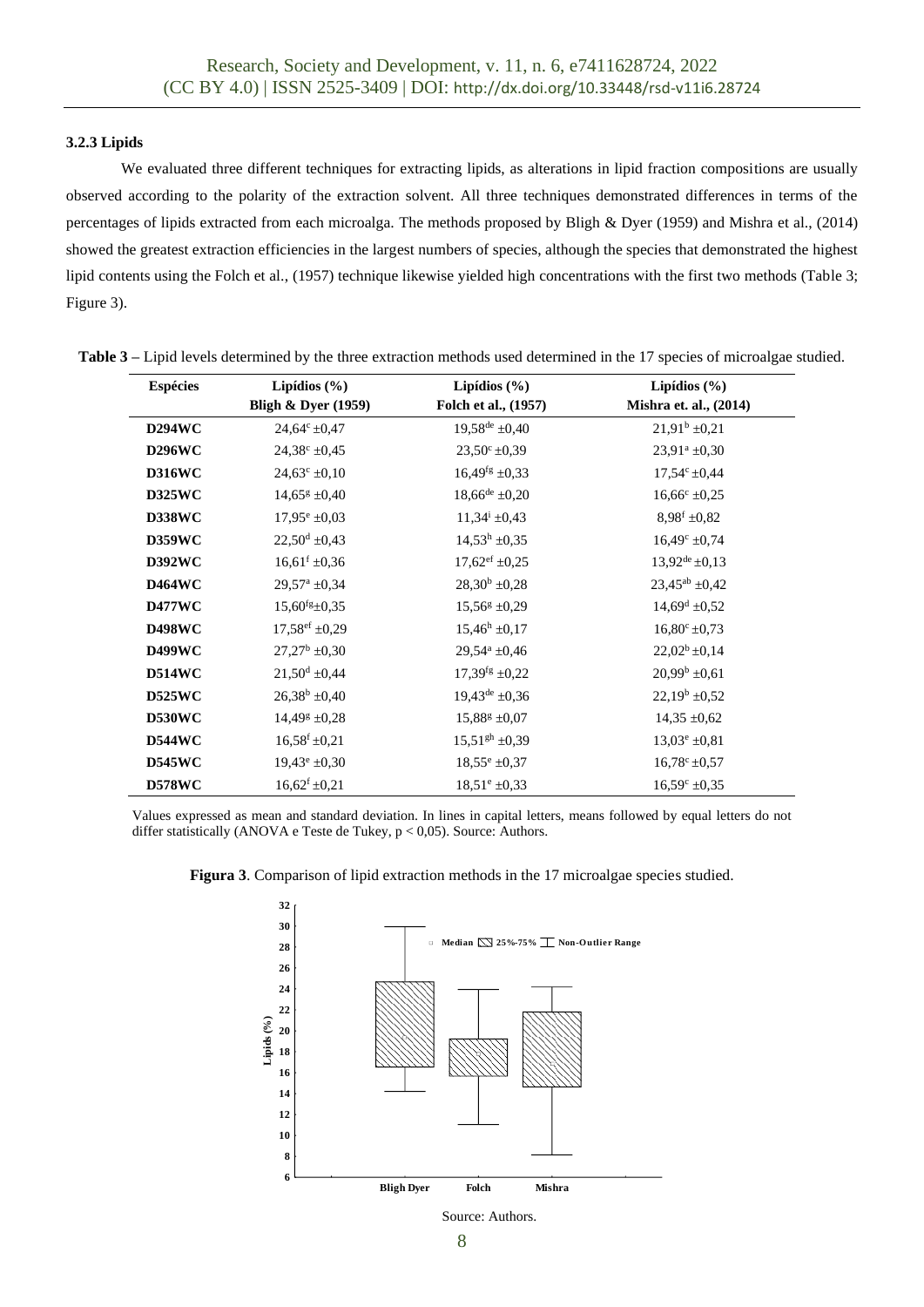The three lipid extraction techniques used demonstrated significant differences in lipid productions among the different species tested (F= 599.5040; gl = 16; p<0.05, Folch et al., (1959); F = 602.71; gl = 16, p<0.05, Bligh & Dyer, 1959; F  $= 185.57$ , gl = 16; p<0.05, Mishra et al., (2014) (Table 3). The technique of Bligh & Dyer (1959) yielded values between 14.49% ±0.28 for D530WC and 29.57% ±0.34 for D464WC (*Xanthonema sp.*); the method of Folch et al., (1957) gave values between 11.34 ±0.43 in D338WC and 29.54% ±0.46 in D499WC (*Monoraphidium griffithi*); the Mishra et. al*.*, (2014) method gave values between 8.98% ±0.82 in D338WC and 23.91% ±0.30 in D296WC.

Results similar to those of the present study were reported by (Calixto et al, 2016b) in *Chlamydomonas* sp. (21.4%); Verspreet et al., (2021) too reported results similar to those of the present study in *P. purpureum* (13,2%), *C. vulgaris* (21,8%), and *C. nivalis* (22,2 %).

The lipid contents of microalgae biomasses generally vary between 20 and 50% of their dry weight, although values between 1 and 70% have been reported by some workers (Cuellar-Bermudez et al., 2015). Under stress conditions, or by otherwise altering cultivation conditions, however, many species can be induced to synthesize and accumulate high concentrations of fatty acids, reaching values minimum 68,70% of their dry weight (Verspreet et al., 2021).

No significant differences were observed (F = 602.71; gl 16,  $p < 0.05$ ) between some species of the same genus, such as D294WC (*Coelastrum cambricum)* and D316WC (*Coelastrum astreoideum*), which demonstrated lipid contents above 24% when analyzed using the Bligh & Dyer, (1959) methodology; however, when analyzed using the techniques proposed by Folch et al., (1957) and Mishra et al., (2014) those species differed significantly (F=599.50; F=185.57, gl 16, p < 0.05; Table 3), with values below 24%.

The differences in the lipid contents determined by the three different techniques are related to the types and quantities of materials extracted by the solvents utilized. The use of polar solvents to disrupt the cell wall, as occurs in the Folch et al., (1957) and Bligh & Dyer, (1959) methods, may also solubilize the neutral lipids, pigments, and other compounds of intermediate polarity Ramluckan et al., (2014). Additionally, the purification steps are quite distinct between the three techniques, which could be crucial in determining final lipid concentrations. The technique described by Mishra et al., (2014) tends to be more selective, as it involves the colorimetric identification of the lipids based on a standard curve determine using vegetable oil.

The significant differences observed between the three techniques may be related to the different types of microalgae cell walls and their different intracellular contents – so that there is no single method adequate for uniformly quantifying their lipids. The methodologies described by Bligh & Dyer, (1959) and Mishra et al., (2014) are less labor-intensive, however, especially that of Mishra et al., (2014), which also requires smaller quantities of biomass.

Even after determining the best lipid extraction techniques, it was still necessary to identify which species demonstrate the greatest lipid productivity associated with the highest growth rates. The methods of Bligh & Dyer, (1959) and Mishra et al., (2014) were found here to be the most adequate for the microalgae studied, and the species D464WC (*Xanthonema sp.*), D499WC (*Monoraphidium griffithi*), and D296WC (*Monoraphidium litorale*) demonstrated the greatest lipid productions, associated with high productivity and rapid growth (Figure 4).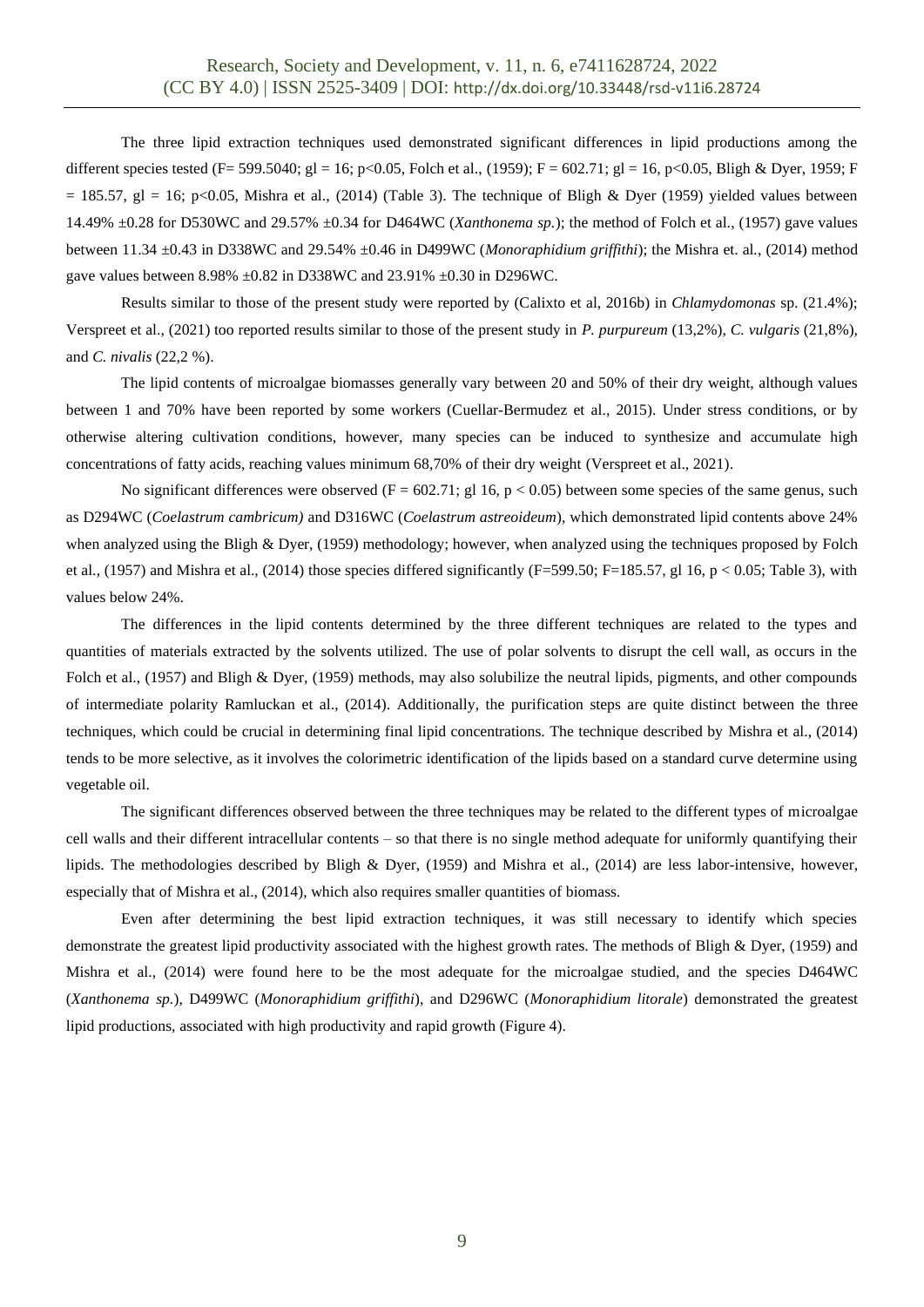**Figure 4.** Growth velocity (k) and lipids (percentage and productivity) analyzed by the methodologies of Blig Dyer, (1959) and Mishra et al., (2014) in the 17 species of microalgae studied.



#### **3.2.4 Fatty acids**

#### Source: Authors.

The 17 species analyzed demonstrated variations in their fatty acids in terms of different chain lengths (generally between 12 and 24 carbon atoms) and different levels of unsaturation (Table 4). The most frequent fatty acids were: myristic (C14:0), palmitic (C16:0), palmitoleic (C16:1), stearic (C18:0), oleic (C18:1, 237 ω-9), linoleic (C18:2 ω-6), and α-linolenic (C18:3 ω-3).

Palmitic acid (C16:0) was the predominant fatty acid in most of the species, with values between 18.03% in *Kirchneriella concorta* (D498WC*)* and 38.15% in *Coelastrum cambricum* (D316WC*)*, and was the principal unsaturated fatty acid (UFA) present in all of the microalgae cultivated in the present study. Stearic acid (C18:0), which is predominant in many oleaginous sources, was encountered in only small quantities in the microalgae studied here, varying between 1.81% in *Golenkinia radiata* (D325WC*)* to 3.84% in *Coelastrum astreoideum* (D316WC). Calixto et al., (2016b) reported only extremely small concentrations of that fatty acid in the microalgae they evaluated, with the exception of *Scenedesmus acuminatus*, which produced 9.8%. Stearic acid contents can be significantly elevated in some microalgae, however, such as *Cyanobacterium aponinum* (29.4%) and *Phormidium* sp. (47.6%) (both cyanobacteria) which were studied by (Karatay & Dönmez, 2011).

The unsaturated fatty acids oleic, linoleic, and linolenic were encountered in high concentrations in most of the species examined here, especially α-linolenic acid (ω3), with concentrations above 30% in *Golenkinia radiata* (D325WC). The species showing the highest concentrations of oleic acid were *Chlorela* sp. (D359WC) and *Scenedesmus ecornis* (D477WC), with 26.03% and 26.36% respectively. The greatest concentrations of linoleic acid (ω6) were encountered in *Golenkinia radiata* (D325WC) and *Xanthonema* sp. (D464WC)*,* with 19.92% and 19.17% respectively.

Humans cannot synthesize the essential ω3 and ω6 fatty acids, and they must be obtained in one's diet. Studies suggest that humans improve their quality of life with diets containing 1:1 portions of  $\omega$ -6 and  $\omega$ -3. Western diets, however, show unbalanced proportions, sometimes reaching 15:1 or even 16.7:1 which can lead to a number of diverse chronic inflammations, cardiovascular diseases, cancer, and obesity (Verspreet et al., 2021). Only the species *Xanthonema* sp. (D464WC) and *Monoraphidium contortum* (D525WC) demonstrated reasonable portions of ω-6/ω-3 (1.37 and 7.35 respectively).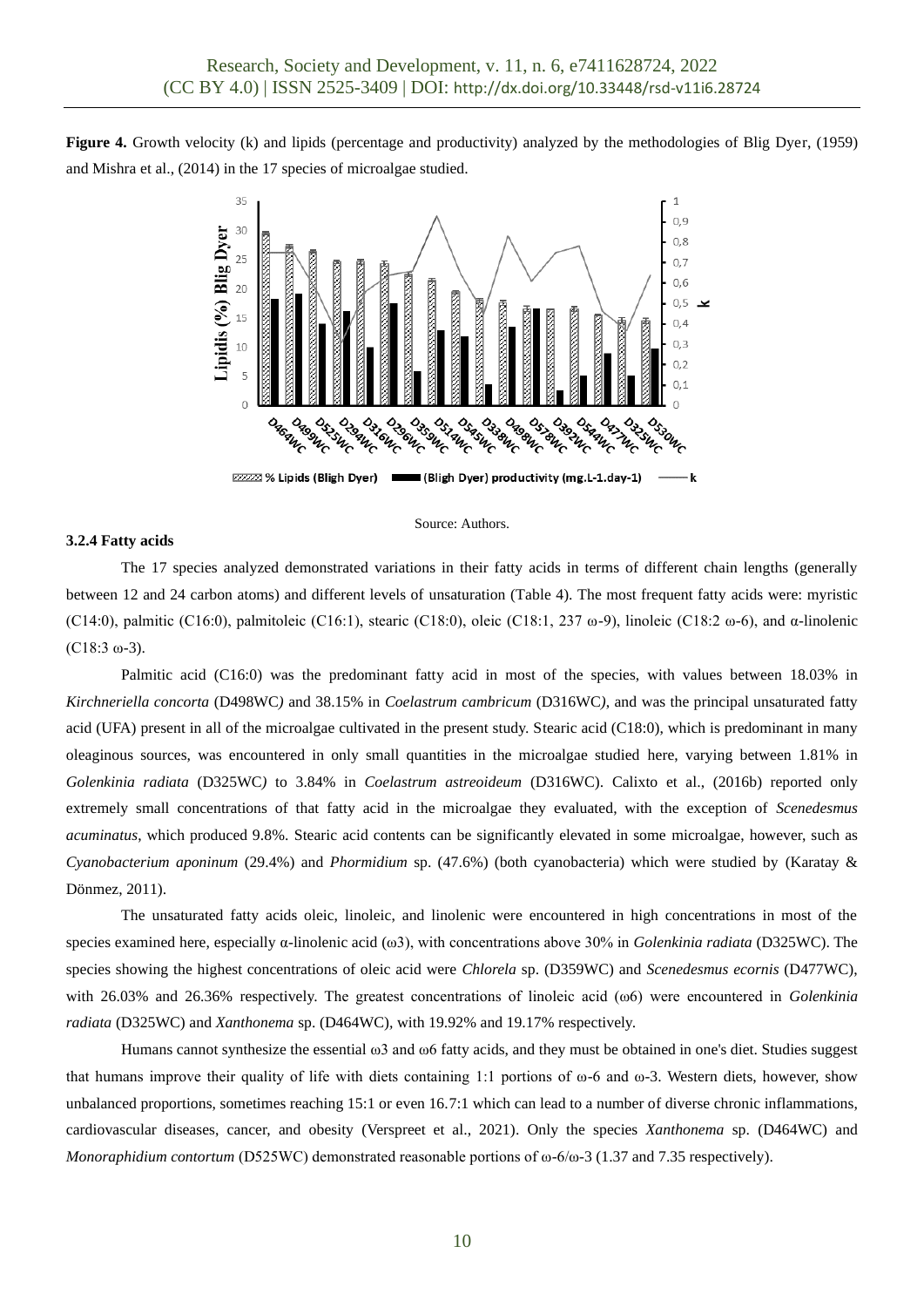In terms of the degrees of saturation of the fatty acids encountered in the 17 species analyzed (Table 4), we observed greater concentrations of saturated (SFA) and mono-unsaturated fatty acids (MUFA) and lower concentrations of polyunsaturated fatty acids (PUFA). Similar results were reported by (EL Arroussi et al., 2017).

PUFA are vital components of human nutrition and are known to have numerous beneficial effects on human health. A healthy diet of PUFA, including ω3 and ω6 fatty acids, can modulate inflammatory processes and other cellular functions. Although many of the species analyzed here exhibited high levels of SFA, some species such as *Golenkinia radiata* D325WC and *Kirchneriella cornuta* D544WC also demonstrated high concentrations of PUFA

Ambrozova et al., (2014) observed that high PUFA/SFA ratios can result in significant health benefits, and those ratios can be used for rapid evaluations of fatty acid profiles when analyzing samples. Those authors reported PUFA/SFA proportions in microalgae that varied from 0.46 to 2.13. Ho et al., (2014) reported smaller ratios, varying from 1.0-1.21 in *Chlamydomonas sp*. The highest ratios in the present study were observed with D325WC *Golenkinia radiata* and D294WC *Coelastrum cambricum* (2.04% and 1.68% respectively).

According to the British Health Ministry, the PUFA/SFA lipidic profile ratios in food sources should be above 0.4 to avoid illnesses associated with the over-consumption of saturated fats (Ambrozova et al., 2014). All of the species analyzed in the present study were compatible with that recommendation. As such, the results of the present research offer excellent potential alternatives for the food industry in terms of microalgae rich in PUFA.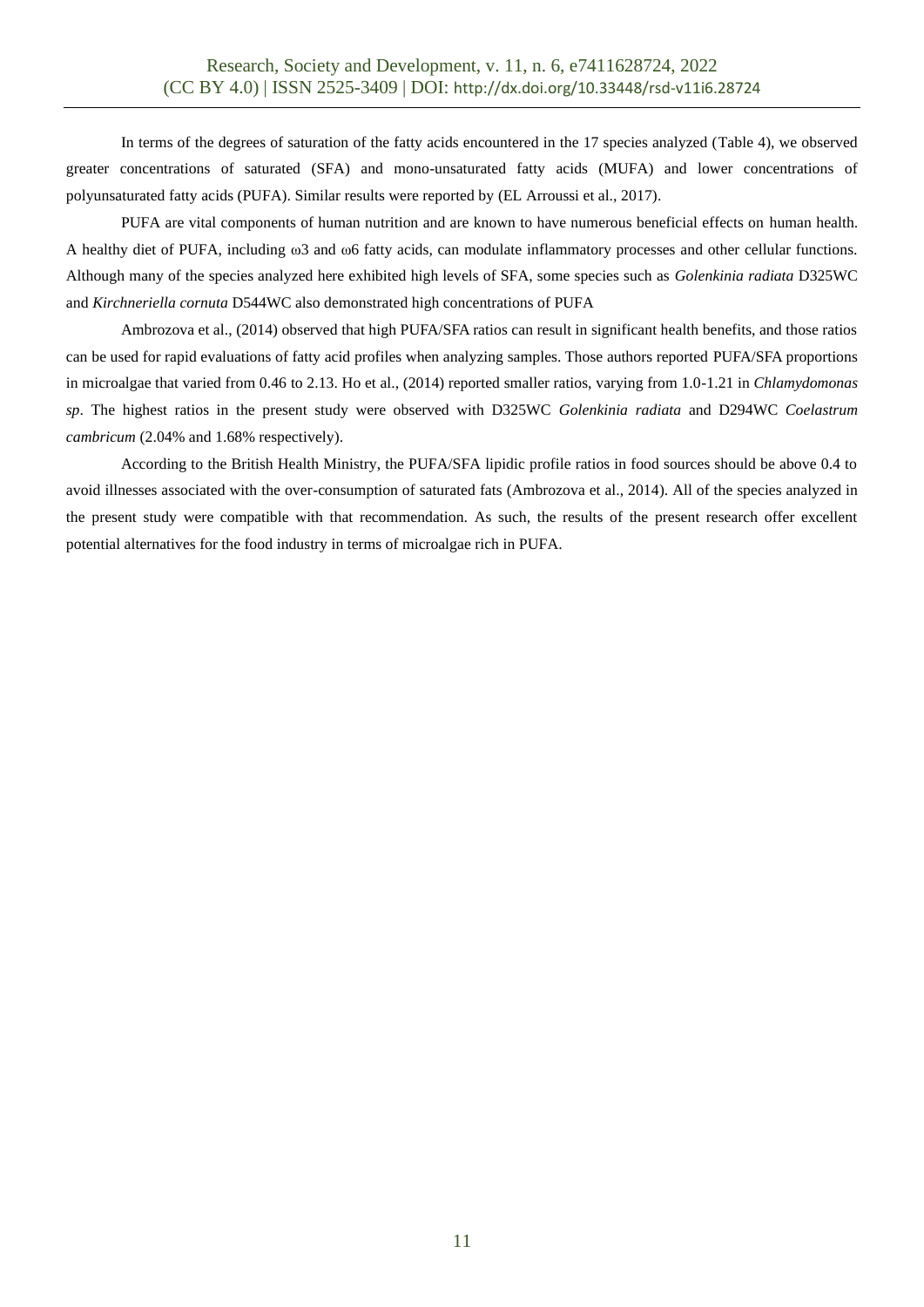| % Ácidos          | Espécies    |              |              |              |              |             |                    |             |              |                     |             |              |                            |             |                            |              |           |
|-------------------|-------------|--------------|--------------|--------------|--------------|-------------|--------------------|-------------|--------------|---------------------|-------------|--------------|----------------------------|-------------|----------------------------|--------------|-----------|
| graxos            | D294W       | <b>D296W</b> | <b>D316W</b> | <b>D325W</b> | <b>D338W</b> | D359W       | $\overline{D}392W$ | D464W       | <b>D477W</b> | <b>D498W</b>        | D499W       | <b>D514W</b> | $\overline{\text{D}}$ 525W | D530W       | $\overline{\text{D}}$ 544W | <b>D545W</b> | D578      |
| C6:0              | $\mathbf C$ | $\mathbf C$  | $\mathbf C$  | $\mathbf C$  | $\mathbf C$  | $\mathbf C$ | $\mathbf C$        | $\mathbf C$ | C            | $\mathbf C$<br>7,67 | $\mathbf C$ | $\mathbf C$  | C                          | $\mathbf C$ | $\mathbf C$                | $\mathbf C$  | <b>WC</b> |
| C12:0             |             | 1,02         | 0,96         |              | 0,49         | 0,50        |                    | 0,60        | 0,36         | 0,70                | 0,62        | 0,34         | 0.68                       | 0,55        | 1,03                       | 0.65         | 0,90      |
| C13:0             | 0.40        | 1.10         | 1.61         | 0.52         | 0.43         | 0.43        | 1,99               |             |              | 0,60                |             | 0,37         |                            | 2,10        | 0,70                       |              | 1,18      |
| C14:0             | 1.54        | 2,93         | 3.74         | 1.34         | 1.73         | 1.73        | 3,75               | 2,10        | 1,46         | 1,84                | 2,65        | 1,25         | 1.37                       | 4,12        | 2,34                       | 6,33         | 2,66      |
| C14:1             | 1.09        | 2,18         | 3,31         | 0.61         | 0.40         | 0.40        | 3,52               | 0,79        | 1,05         | 1,30                | 2,42        | 1,00         |                            | 4,17        | 1,73                       | 1,28         | 2,77      |
| C15:0             |             | 0.62         | 1.06         | 0,46         |              |             | 0,85               |             | 0,39         | 0,60                |             | 0,36         |                            | 0.63        | 0,94                       | 0,93         | 0,88      |
| C15:1             |             | 0.88         |              | 0,42         |              |             |                    | 0,86        |              |                     |             |              | 0,59                       |             | 0,80                       | 0.57         | 0,69      |
| C16:0             | 20,30       | 22,22        | 38,15        | 20,20        | 29,17        | 29,17       | 35,23              | 29,59       | 27,75        | 18,03               | 29,15       | 24,30        | 20,90                      | 35,00       | 21,66                      | 31,22        | 33,24     |
| C <sub>16:1</sub> | 0.95        | 1.80         | 2,23         | 0,85         | 1,58         | 1,60        | 1,87               | 1,18        | 1,04         | 1.10                | 2,11        | 1,03         | 1,01                       | 2,26        | 2,29                       | 10.33        | 2,13      |
| C17:0             |             |              |              |              | 0.55         | 0.55        | 1,46               | 0,90        | 0,67         | 0.90                | 1,02        | 0,45         | 0.67                       | 1,13        | 1,09                       |              |           |
| C17:1             |             |              |              | 0.69         |              |             |                    | 0,80        | 3,58         |                     |             | 2,77         |                            | 2,26        |                            | 0.95         |           |
| C18:0             | 1,84        | 3,18         | 3,84         | 1,81         | 2,71         | 2,70        | 3,32               | 3,55        | 2,78         | 2,38                | 2,35        | 2,30         | 2,20                       | 2,75        | 2,90                       | 3,25         | 2,75      |
| C18:1n9t          | 3,24        | 1,86         | 5,80         | 2,13         | 1,85         | 1,85        | 7,22               | 1,85        | 2,01         | 1,74                | 2,64        | 2,49         | 2,30                       | 11,34       | 2,26                       |              | 1,73      |
| C18:1n9c          | 23,52       | 14,29        | 7,07         | 5,63         | 26,03        | 26,03       | 5,32               | 10,14       | 26,36        | 19,12               | 10,08       | 21,15        | 23,28                      | 2,82        | 8,79                       | 1,12         | 1,94      |
| C18:2n6t          | 0.64        |              |              |              | 0.66         | 0.66        |                    | 0,95        |              |                     |             |              | 0.85                       | 0,94        |                            | 1,06         |           |
| C18:2n6c          | 7,35        | 8,44         | 3,81         | 19.92        | 10,88        | 10,87       | 8,52               | 19,17       | 6,97         | 6,01                | 6,27        | 10,54        | 5,37                       | 3,84        | 6,21                       | 12,07        | 3,72      |
| C18:3n6           | 0.64        | 1,01         |              |              | 1,61         | 1,61        | 4,27               | 1,28        | 1,13         | 0,94                |             | 1,03         |                            | 1,62        |                            | 17,59        | 1,74      |
| C18:3n3           | 23,29       | 18,60        | 9,92         | 34,54        | 13,99        | 13,98       | 11,68              | 13,96       | 15,03        | 16,84               | 18,87       | 18,81        | 19.53                      | 16,97       | 28,85                      | 1,64         | 26,20     |
| C20:0             |             |              |              | 1,57         | 1,50         | 1,50        | 2,95               | 2,07        | 1,46         | 1,93                | 2,54        |              | 1,85                       | 2,20        |                            |              | 2,41      |
| C20:1             | 0.92        | 1.40         | 2,15         | 1.01         | 1.00         | 1.00        |                    |             | 0,84         | 1.14                | 1.45        | 0.81         | 1.26                       | 1.45        | 1.72                       |              |           |
| C20:2             | 1,29        | 2,03         | 3,29         |              |              |             |                    |             |              |                     |             | 1,08         |                            |             |                            | 1,90         |           |
| C20:3n3           |             | 1.86         | 2,61         |              |              |             |                    | 1,40        |              | 1.12                | 1,54        |              |                            |             |                            |              |           |
| C20:3n6           |             |              | 2,81         |              |              |             |                    | 1,79        |              |                     | 1,95        |              |                            |             | 1,91                       |              | 1,96      |
| C20:4n6           | 1,06        | 1.60         | 2.44         | 1.09         | 1.09         | 1,09        | 1,82               | 1,41        | 0.91         | 1,14                | 1,61        | 0,77         | 1,26                       | 2,24        | 2,16                       |              | 1,57      |
| C20:5n3           | 7,16        | 5,91         |              | 2,30         | 1,57         | 1,57        |                    |             | 3,77         | 7,67                | 5,60        | 7,03         | 10,47                      |             | 6,99                       |              | 7,35      |
| C21:0             |             |              | 2,46         | 0.93         |              |             | 1,78               |             |              | 1,09                |             |              |                            |             | 1.74                       |              |           |
| C22:0             |             | 2,60         |              | 1,65         | 1.72         | 1,71        |                    | 2,10        | 1,36         | 2,21                | 2,49        | 1.32         | 1,96                       |             |                            | 3,58         | 2,36      |
| C22:1n9           |             |              |              | 1,13         |              |             | 2,17               | 1,87        |              | 1,35                | 1.96        |              | 1,68                       |             |                            | 1,71         |           |
| C22:2             | 1.07        |              |              |              |              |             |                    |             |              | 1,15                |             | 0,80         |                            |             | 1,73                       | 1,90         |           |

**Table 4.** Composition of fatty acids by degree of saturation of the seventeen species of microalgae studied.

12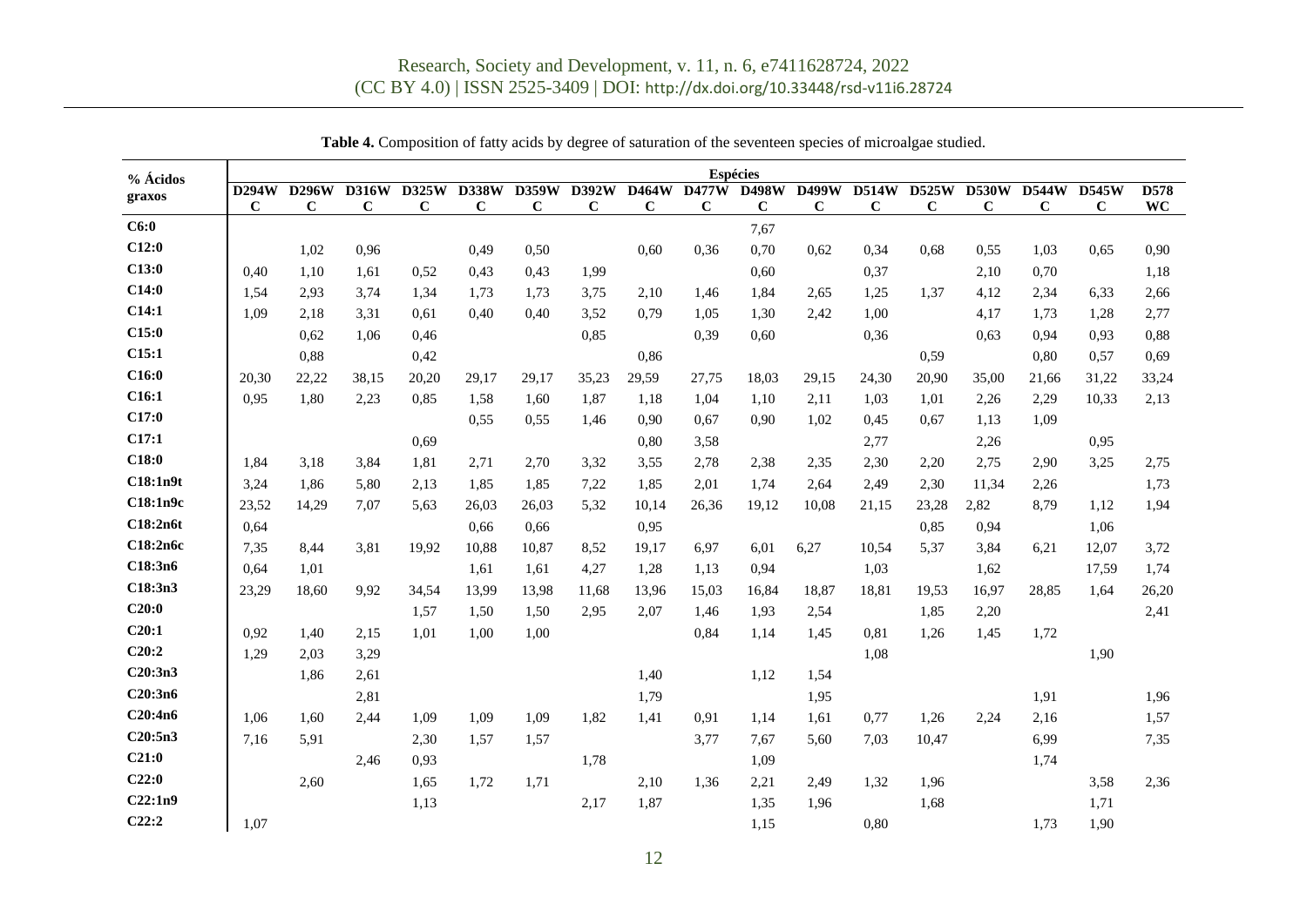Research, Society and Development, v. 11, n. 6, e7411628724, 2022 (CC BY 4.0) | ISSN 2525-3409 | DOI: <http://dx.doi.org/10.33448/rsd-v11i6.28724>

| $C22:6 n-3$              | 1.1   | 1,97  | 2,74  | 1,20  |       |       |       | 1,64  | 0,1   | 1.43  | 2,68  |       | 1,46  |       | 2,14  | 1,91  |       |
|--------------------------|-------|-------|-------|-------|-------|-------|-------|-------|-------|-------|-------|-------|-------|-------|-------|-------|-------|
| C23:0                    | 1,12  |       |       |       | 1,04  | 1,05  | 2,28  |       |       |       |       |       | 1,31  | 1,59  |       |       | 1,81  |
| C24:1                    | 1,47  | 2.5   |       |       |       |       |       |       |       |       |       |       |       |       |       |       |       |
| <b>AGS</b>               | 25,21 | 33,67 | 51,82 | 28,48 | 39,34 | 39,34 | 53,61 | 40,91 | 36,23 | 37,95 | 40,82 | 30,69 | 30,94 | 50,09 | 32,41 | 45,96 | 48,20 |
| <b>AGMI</b>              | 31.19 | 24.91 | 20.56 | 12,47 | 30,86 | 30,88 | 20,10 | 17,49 | 34,88 | 25,75 | 20,66 | 29,25 | 30,12 | 24,30 | 17.59 | 15,97 | 9,26  |
| <b>AGPI</b>              | 43,60 | 41,42 | 27,62 | 59,05 | 29,80 | 29,78 | 26,29 | 41,60 | 28,89 | 36,30 | 38,52 | 40,06 | 38,94 | 25,61 | 50,00 | 38,07 | 42,54 |
| <b>AGMI/AGS</b>          | 1,24  | 0.74  | 0.40  | 0,44  | 0.78  | 0.78  | 0,37  | 0.43  | 0,96  | 0.68  | 0,51  | 0,95  | 0.97  | 0.49  | 0.54  | 0.35  | 0,19  |
| <b>AGPI/AGS</b>          | 1,73  | 1,23  | 0.53  | 2,07  | 0.76  | 0,76  | 0.49  | 1,02  | 0.80  | 0,96  | 0,94  | 1,31  | .26   | 0.51  | . 54  | 0.83  | 0,88  |
| $\omega$ -6/ $\omega$ -3 | 0,32  | 0,45  | 0.38  | 0.58  | 0,78  | 0.78  | 0.73  | .37   | 0,46  | 0.36  | 0.33  | 0.56  | 0,27  | 0,23  | 0,22  | 7.35  | 0,14  |

 $C6:0 = C12:0 =$  Lauric;  $C13:0 =$  tridecylic acid;  $C14:0 =$  myristic acid;  $C14:1 =$  myristoleic acid;  $C15:0 =$  pentadecanoic acid;  $C15:1 = 9$ -pentadecenoic;  $C16:0 =$  palmitic acid; C16:1  $\sigma$ 7 = palmitoleic acid; C17:0 = heptadecanoic acid; C17:1 = cis-10-heptadecanoic acid; C18:0 = stearic acid; C18:1  $\sigma$ 9 = oleic acid C18:2  $\sigma$ 6 = linoleic acid; C18:3 ϖ3 = α-linolenic acid; C20:0 = arachidic acid; C24:0 = arachidonic acid. SFA= Saturated Fatty Acids, MUFA = Monounsaturated Fatty Acids, PUFA= Polyunsaturated Fatty Acids. Source: Authors.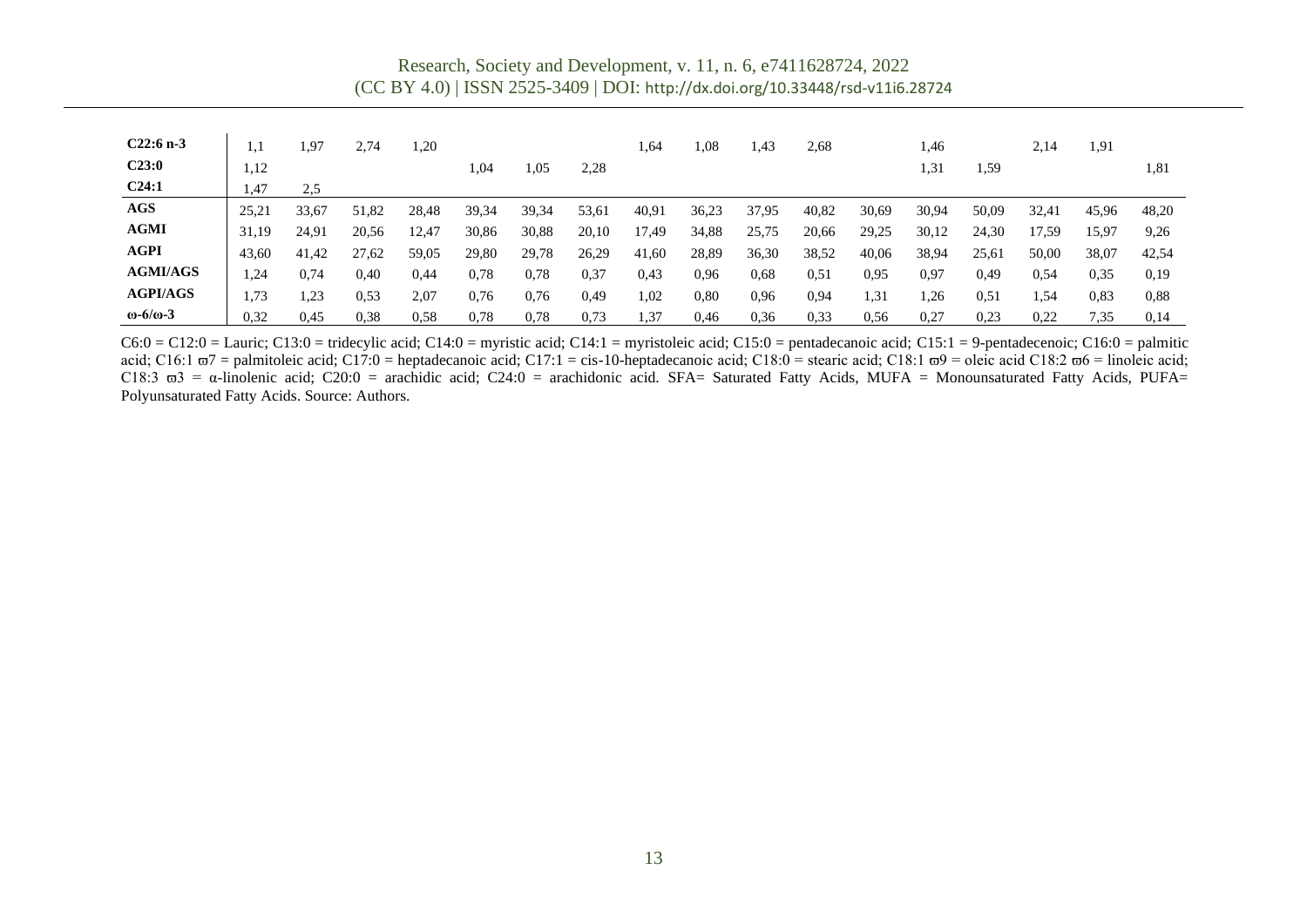Both eicosapentaenoic acid (EPA) and docosahexaenoic acid (DHA) were encountered in some of the microalgae species analyzed here (Figure 5). They were not, however, detected in *Chlamydomonas sp* (D530WC) or *Coenocystis sp.* (D392WC). The highest EPA concentrations (10.47%) were observed in *Monoraphidium contortum* (D525WC). Other species demonstrated EPA concentrations above 7%, such as: *Coelastrum cambricum* (D294WC), *Kirchneriella concorta* (D498WC), *Scenedesmus dimorphus* (D514WC), and *Cosmarium* sp. *cf. depressum* (D578WC). DHA values varied from 1.08% in *Scenedesmus ecornis* D477WC to 2.74% in *Coelastrum astreoideum* D316WC. Ryckebosch et al., (2014) studied nine species of microalgae and encountered EPA levels between 2.8 mg/g-1 (*Isochrysis T-iso*) and 193 mg.g-1 (*Nannochloropsis oculata*), and DHA levels between 0.8 mg/g-1 (*Tetraselmis suecica*) and 46 mg/g-1 (*Isochrysis T-iso*).

**Figure 5.** Percentages of EPA and DHA fatty acids in the 17 microalgae species.





Terrestrial vascular plants can provide us with large quantities of fatty acids but they do not produce EPA and DHA. As such, microalgae represent one of the principal sources of those two longchain PUFA in the biosphere. Some species have been reported to produce considerable quantities of EPA and DHA, such as *Rhodomonas salina* (EPA= 20.7 and DHA= 13.3 mg  $g^{-1}$  C) (Chen et al., 2011).

EPA and DHA use by the food industry requires certain innovations, and the goals of a number of studies have been to produce appropriate carriers that will not degrade fatty acid compositions. Toker et al., (2018a) obtained good results with white chocolate fortified with EPA/DHA, indicating it as a promising carrier of heat-sensitive bioactive substances. In another study, Toker et al., (2018b) placed microcapsules of EPA/DHA (from both fish and microalgae sources) into dark chocolate, and likewise obtained positive results. Those initiatives demonstrate the possibility of more widespread use of microalgae in the food industry in the near future.

## **4. Conclusion**

Variations in the chemical compositions and growth parameters of the microalgae species studied here indicated their differing responses to culture conditions. The species *Monoraphidium litorale* (D296WC), *Xanthonema sp.* (D464WC), and *Monoraphidium griffithi* (D499WC) were identified as good sources of lipids, proteins, and carbohydrates, and produced high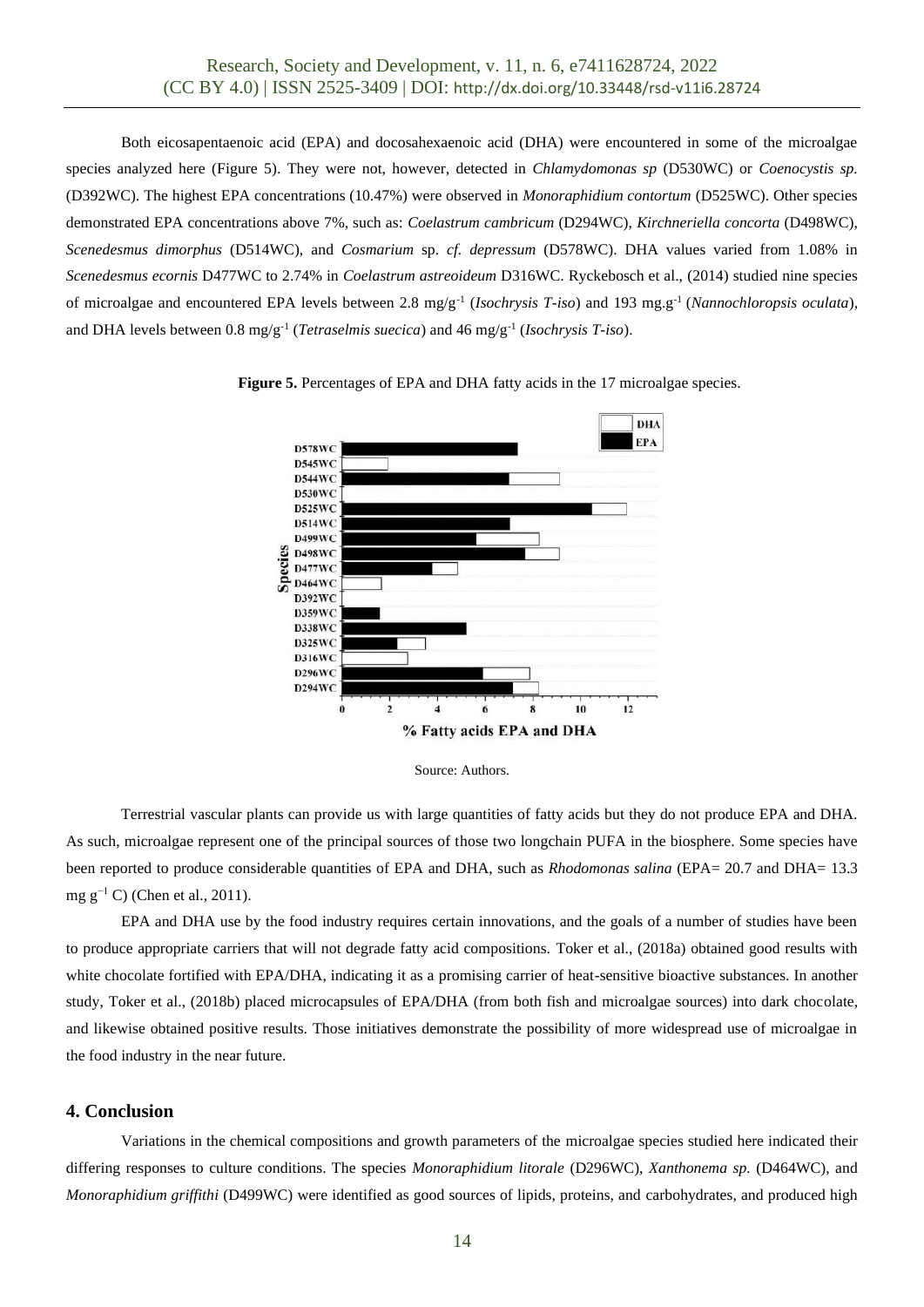percentages of polyunsaturated nutraceuticals. We were therefore able to demonstrate the real possibility of encountering, within native regional populations of microalgae, numerous species that produce high levels of compounds of great interest to the food industry and the importance of regional bio-prospecting.

## **Acknowledgments**

The authors thank the Ministério da Ciência and Tecnologia/Inovação/Estudos e Projetos e MCTi/FINEP (Processo: 255709) and the Conselho Nacional de Desenvolvimento Econômico e Tecnológico - CNPq (Processo: 407519 / 2013-0) for their financial support.

## **References**

Ambrozova, J. V., Misurcova, L., Vicha, R., Machu, L., Samek, D., Baron, M., Mlcek, J., Sochor, J., & Jurikova, T. (2014). Influence of extractive solvents on lipid and fatty acids content of edible freshwater algal and seaweed products, the green microalga Chlorella kessleri and the cyanobacterium Spirulina platensis. *Molecules*, *19*(2), 2344–2360. https://doi.org/10.3390/molecules19022344

Bligh, E. G., & Dyer, W. J. (1959). A rapid method of total lipid extaction and purification. *Canadian Journal of Biochemistry and Physiology*, *37*, 911–917.

Calixto, C. D., da Silva Santana, J. K., de Lira, E. B., Sassi, P. G. P., Rosenhaim, R., da Costa Sassi, C. F., da Conceição, M. M., & Sassi, R. (2016b). Biochemical compositions and fatty acid profiles in four species of microalgae cultivated on household sewage and agro-industrial residues. *Bioresource Technology*, *221*, 438–446. https://doi.org/10.1016/j.biortech.2016.09.066

Chen, X., Wakeham, S. G., & Fisher, N. S. (2011). Influence of iron on fatty acid and sterol composition of marine phytoplankton and copepod consumers. *Limnology and Oceanography*, *56*(2), 716–724. https://doi.org/10.4319/lo.2011.56.2.0716

El Arroussi, H., Benhima, R., El Mernissi, N., Bouhfid, R., Tilsaghani, C., Bennis, I., & Wahby, I. (2017). Screening of marine microalgae strains from Moroccan coasts for biodiesel production. *Renewable Energy*, *113*, 1515–1522. https://doi.org/10.1016/j.renene.2017.07.035

Folch, J.; Lees, M.; Stanley, G. H. S. (1957). A simple method for the isolation and purification of total lipids from animal tissues. *Journal of Biological Chemistry*, *226*(1), 497–509.

Guillard, R. R. L.; Lorenzen, C. J. (1972). Yellow-green algae with chlorophyllide c. *Journal of Phycology*, *8*, 10–14.

Karatay, S. E., & Dönmez, G. (2011). Microbial oil production from thermophile cyanobacteria for biodiesel production. *Applied Energy*, *88*(11), 3632–3635. https://doi.org/10.1016/j.apenergy.2011.04.010

Lowry, O.H.; Rosebrough, N. J.; Farr, A. L.; Randall, R. J. (1951). Protein measurement with the folin phenol reagent. *The Journal of Biological Chemistry*, *193*(1), 265–275.

Mata, T. M., Martins, A. A., & Caetano, N. S. (2010). Microalgae for biodiesel production and other applications: A review. *Renewable and Sustainable Energy Reviews*, *14*(1), 217–232. https://doi.org/10.1016/j.rser.2009.07.020

Matos, Â. P., Morioka, L. R. I., Sant'Anna, E. S., & França, K. B. (2015). Teores de proteínas e lipídeos de Chlorella sp . cultivada em concentrado de dessalinização residual. *Ciência Rural*, *45*(2), 364–370. https://doi.org/do de dessalinização residual. http://dx.doi.org/10.1590/0103-8478cr20121104

Menezes, R. S., Leles, M. I. G., Soares, A. T., Brandão, P. I., Franco, M., Filho, N. R. A., Sant'anna, C. L., & Vieira, A. A. H. (2013). Avaliação da potencialidade de microalgas dulcícolas como fonte de matéria-prima graxa para a produção de biodiesel. *Quimica Nova*, *36*(1), 10–15. https://doi.org/10.1590/S0100-40422013000100003

Mishra, S. K., Suh, W. I., Farooq, W., Moon, M., Shrivastav, A., Park, M. S., & Yang, J. W. (2014). Rapid quantification of microalgal lipids in aqueous medium by a simple colorimetric method. *Bioresource Technology*, *155*, 330–333. https://doi.org/10.1016/j.biortech.2013.12.077

Moorhead K. & Capelli B. (2011). *Spirulina nature's superfood.* (3rd ed.). Kailua-Kona.

Ramluckan, K., Moodley, K. G., & Bux, F. (2014). An evaluation of the efficacy of using selected solvents for the extraction of lipids from algal biomass by the soxhlet extraction method. *Fuel*, *116*, 103–108. https://doi.org/10.1016/j.fuel.2013.07.118

Ras, M., Lardon, L., Bruno, S., Bernet, N., & Steyer, J. P. (2011). Experimental study on a coupled process of production and anaerobic digestion of Chlorella vulgaris. *Bioresource Technology*, *102*(1), 200–206. https://doi.org/10.1016/j.biortech.2010.06.146

Ryckebosch, E., Bruneel, C., Termote-Verhalle, R., Goiris, K., Muylaert, K., & Foubert, I. (2014). Nutritional evaluation of microalgae oils rich in omega-3 long chain polyunsaturated fatty acids as an alternative for fish oil. *Food Chemistry*, *160*, 393–400. https://doi.org/10.1016/j.foodchem.2014.03.087

Schulze, C., Strehle, A., Merdivan, S., & Mundt, S. (2017). Carbohydrates in microalgae: Comparative determination by TLC, LC-MS without derivatization, and the photometric thymol-sulfuric acid method. *Algal Research*, *25*, 372–380. https://doi.org/10.1016/j.algal.2017.05.001

Toker, O. S., Konar, N., Palabiyik, I., Rasouli Pirouzian, H., Oba, S., Polat, D. G., Poyrazoglu, E. S., & Sagdic, O. (2018). Formulation of Dark Chocolate as a Carrier to Deliver Eicosapentaenoic and Docosahexaenoic acids: Effects on Product Quality. *Food Chemistry*, *254*, 224–231. https://doi.org/10.1016/j.foodchem.2018.02.019